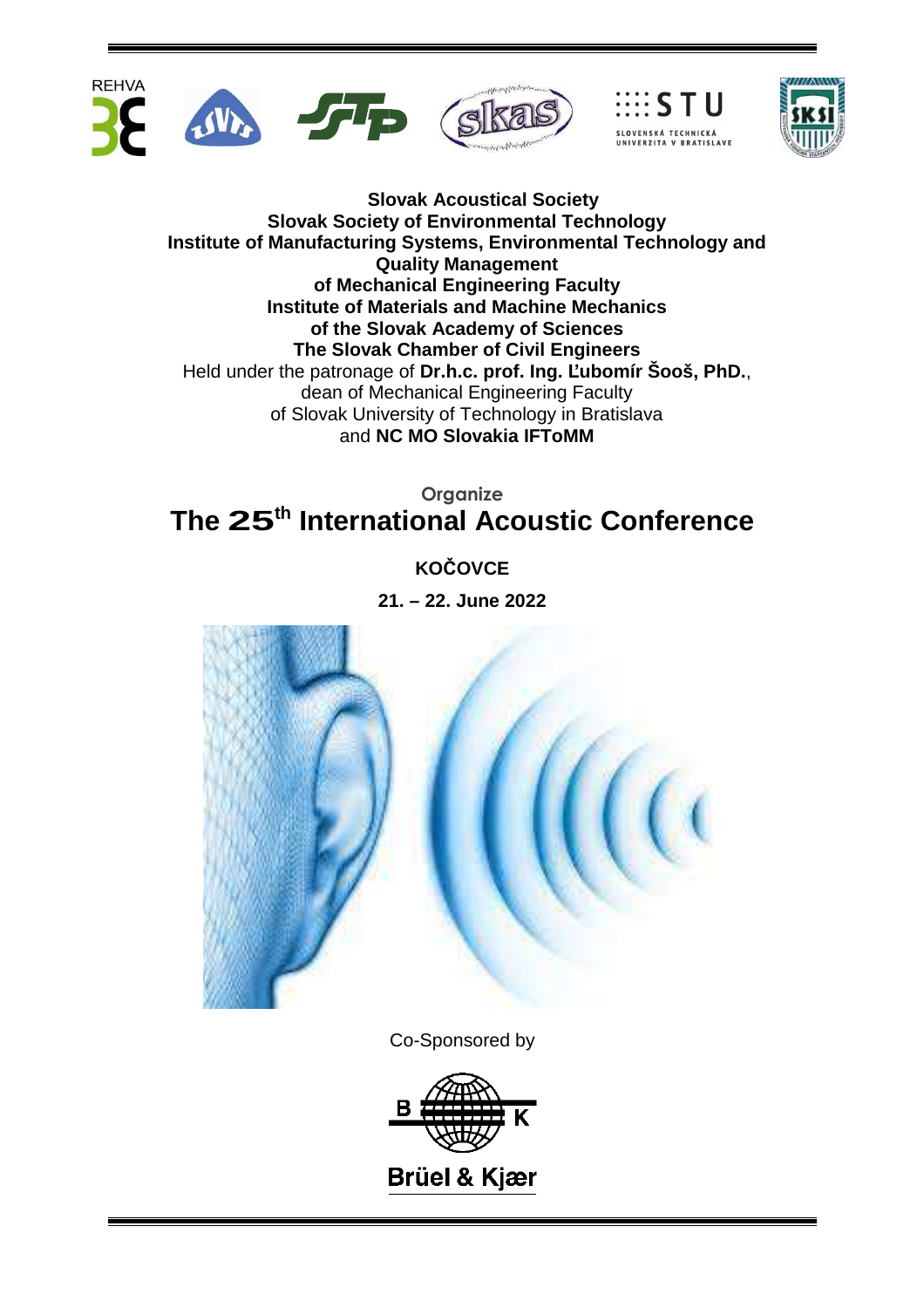Slovak Acoustical Society – TC Technology of noise and vibration control, Slovak Society of Environmental Technology – TC Acoustics and Vibration, Institute of Manufacturing Systems, Environmental Technology and Quality Management of Mechanical Engineering Faculty STU, Institute of Materials and Machine Mechanics SAS, The Slovak Chamber of Civil Engineers and National Committee MO Slovakia IFToMM



**Organize** 

**The 25th International Acoustic Conference held on June 21st to 22sd, 2022 in Kočovce.** 

# **SCIENTIFIC AND TECHNICAL TOPICS**

- • **Noise and Vibration in Practice** 
	- • **Noise and Vibration Control** •
- • **Protection of Human Being against Noise and Vibration** 
	- • **Structures under Seismic Loading** 
		- • **Building Acoustics** •
	- • **Environmental Acoustics and Musical Acoustics** 
		- • **Materials in Vibroacoustic** •
- **Measurements and Evaluation of Noise and Vibration** 
	- **Noise and Vibration of High Speed Rotors** •

Other topics of acoustics, vibroacoustics, electroacoustics and acoustic materials are most welcomed as well.

## **CONFERENCE VENUE AND ACCOMMODATION**

The conference is held in Congress Centre of STU Bratislava in Kočovce,. A village Kočovce is located approx. 7 km to the East from Nové Mesto nad Váhom close to a mountain range Považský Inovec, in a vicinity of a castle Beckov and spa town Piešťany. Before or after the conference, you can visit the spa Piešťany and to use very cheap accommodation in our facility. We will book it.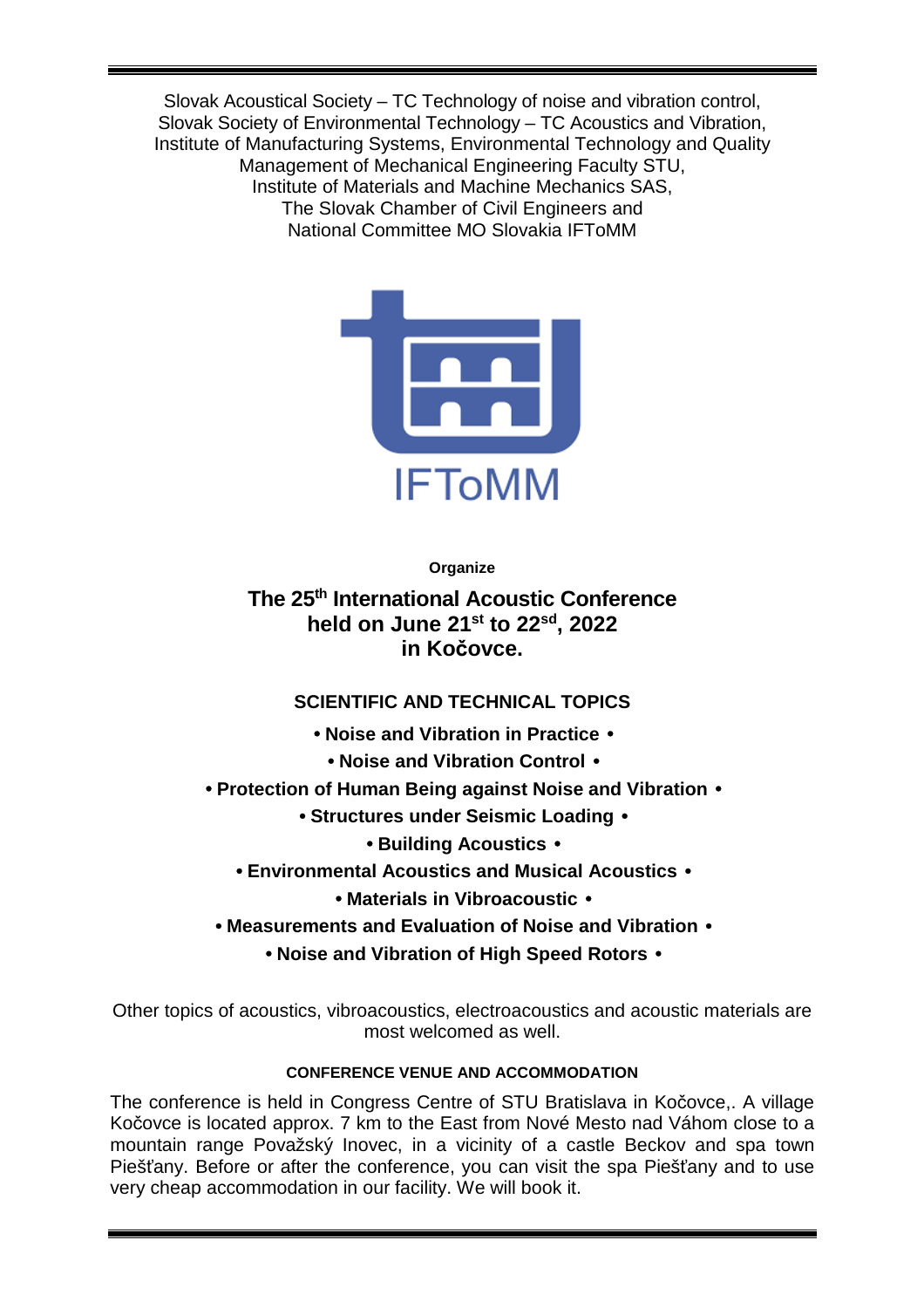# **SCIETIFIC COMMITEE**

Chairman:

prof. Ing. Stanislav Žiaran, CSc. Slovak University of Technology in Bratislava, SR Members: prof. MUDr. Ľubica Argalášová, PhD. UK Bratislava, SR prof. Ing. Monika Rychtáriková, PhD. Catholic university Leuven, BE prof. Dr. Dariusz Pleban, CIOP, Warszawa, PL prof. Ing. Jiři Túma, CSc. VŠB TU Ostrava, CZ prof. Ing. Peter Zvolenský, CSc. ŽU Žilina, SR Ing. Martin Nosko, PhD. ÚMMS SAV Bratislava, SR doc. Ing. Michaela Balážiková, PhD. TU Košice, SR doc. RNDr. Anna Danihelová, CSc. TU Zvolen, SR doc. Ing. Petr Beneš, PhD. VUT Brno, CZ doc. Ing. Marián Flimel, PhD. TU Košice, SR Ing. Ph.D. Radoslav Darula, AALBORG UNIVERSITY, DK Ing. Ondrej Chlebo, PhD. STU Bratislava, SK

## **CONFERENCE PAPER INSTRUCTIONS**

**Detailed instructions on formal requirements of the conference papers are summarized in a template, which can be re-written in order to save time to format document. All styles required are implemented in the template** 

## **Basic requirements:**

**Language:** The conference language is Slovak, Czech, English and Polish

**Max. length of the paper:** 4 or 6 pages (with tables and figures included). Exceeding the maximum number of pages a fee 5  $\epsilon$ /page will be applied. An even number of pages is required. **The papers will be reviewed and issued in peer-reviewed scientific proceedings.** 

**The paper will be published in the proceeding only after the conference fee will be paid.** 

The paper should be sent to a chairman either on e-mail (stanislav.ziaran@stuba.sk) **in a .doc, .docx as well as .pdf format.**

# **Until May 31st, 2022**.

## **DATE INFORMATION**

| $\triangleright$ Payment of entry fee from authors and co-authors on<br>$\triangleright$ Submission of papers for publication in the proceedings on | May 31, 2022<br>May 31, 2022                 |
|-----------------------------------------------------------------------------------------------------------------------------------------------------|----------------------------------------------|
| $\triangleright$ Application without contribution (participant) on<br>$\triangleright$ Payment of the entry fee from the participants on            | <b>June 15, 2022</b><br><b>June 15, 2022</b> |

### **Chairman**

prof. Ing. Stanislav Žiaran, CSc. Faculty of Mechanical Engineering STU, Nám. slobody 17, 812 31 Bratislava Telephone: 02/57296315 e-mail: stanislav.ziaran@stuba.sk www.stuba.sk

### **Conference secretary**

Jana Lehotová Nôtová SSTP, Koceľova 15, 815 94 Bratislava mobile: +421 903 562 108 e-mail: konferencie@sstp.sk www.sstp.sk